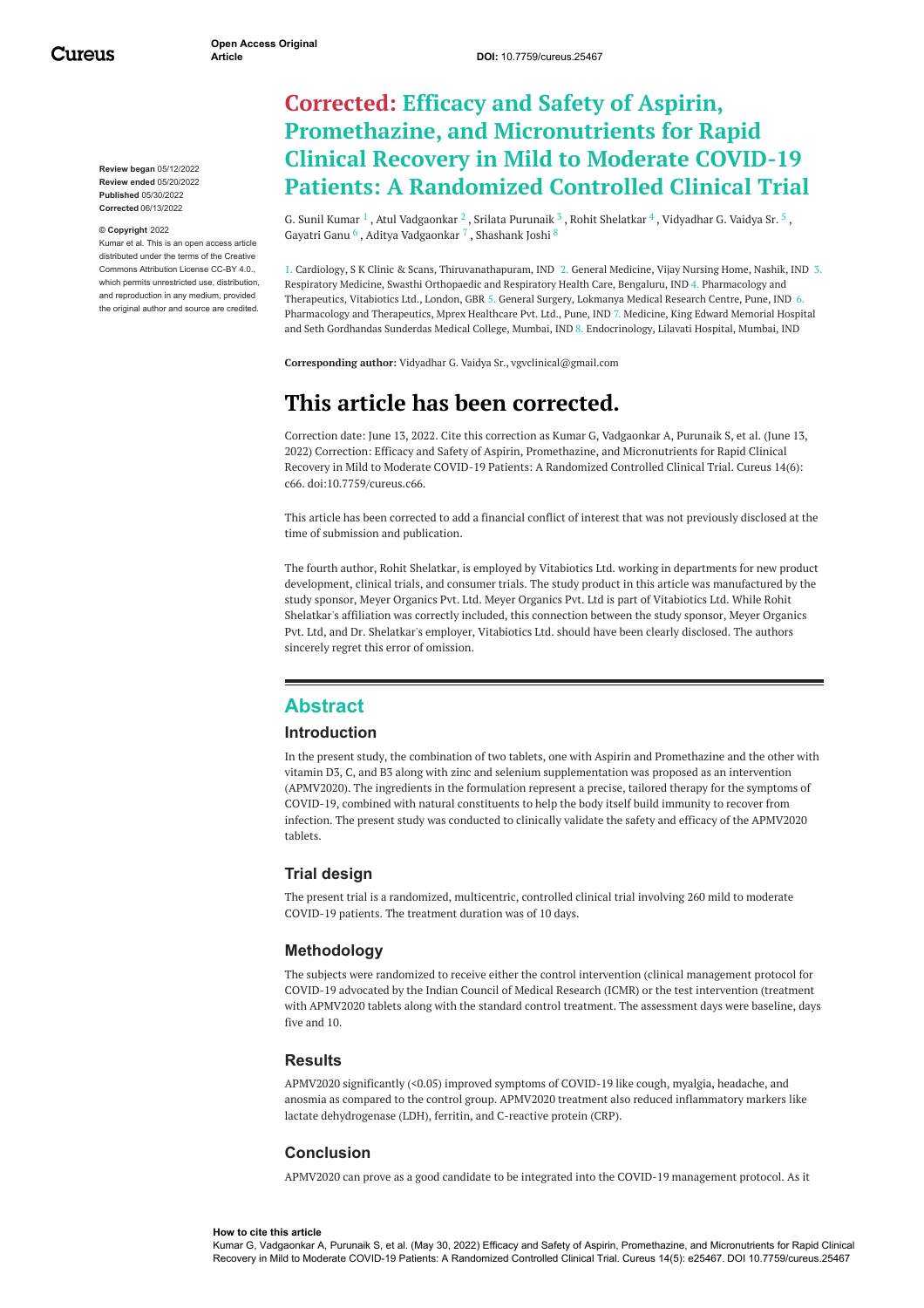can offer speedy clinical recovery to reduce the burden on healthcare infrastructure, second, the combination shows significant anti-inflammatory potential to improve prognosis, and lastly, the immunomodulatory properties offer long-term protection that can help in combating long COVID symptoms and complications.

**Categories:** Infectious Disease, Epidemiology/Public Health **Keywords:** covid-19, vitamin d, selenium, zinc, promethazine, vitamin c, aspirin

# **Introduction**

Severe acute respiratory syndrome coronavirus 2 (SARS-CoV-2) infection presents itself clinically from asymptomatic, to mild to moderate respiratory and non-respiratory symptoms, to severe COVID-19 pneumonia and acute respiratory distress syndrome (ARDS) with multiorgan failure. There is worldwide emergence of various long-lasting complications after SARS-CoV-2 infection (the post-COVID syndrome or long COVID). The SARS-Cov-2 infection leads to a host response that triggers wide-ranging immunoinflammatory, thrombotic, and parenchymal derangements in COVID 19 [1].

The virus mutations led to several phases or waves of COVID 19. The cross-reactivity on one hand and the viral mutations, on the other hand, explain the evolution of the pandemic until the summer of 2020 [2]. The primary mutations observed during the summer of 2021 appeared in the spike protein [3], which has noticeably increased its transmissibility. The strain with D614G is associated with validated previous studies showing that patients infected have higher viral loads in the upper respiratory tract  $[4]$ . With time, the virus can get mutated in various ways, and there should be some interventions that will, in general, improve the prognosis of the disease.

The first line of treatment used in COVID-19 treatment is antiviral drugs with antipyretics etc. As measures to fight the novel COVID-19 are researched, emphasis is being placed on reducing the cytokine storm and immunity-building benefits of COVID-19 treatment.

In the present study, the combination of two tablets (dosage mentioned in the intervention and dosage section), one with Aspirin and Promethazine and the other with vitamin D3, C, and B3 along with zinc and selenium supplementation was proposed as an intervention (APMV2020) (CTRI/2021/06/034254). The ingredients in the formulation represent a precise, tailored therapy for the symptoms of COVID, combined with natural constituents to help the body to build immunity on its own to recover from infection.

Treatment with APMV2020 in mild to moderate COVID 19 management holds the potential for providing faster recovery from associated symptoms and reducing the risk of disease progression [5,6,7]. The present clinical trial involves the evaluation of the safety and efficacy of APMV2020 along with the standard of care in mild to moderate COVID 19 patients.

## **Objectives of the study**

The objectives of the study were to assess the effectiveness of the APMV2020 combination in reducing symptoms that is more subjects getting relieved of symptoms, reducing inflammatory markers like Creactive protein (CRP), lactate dehydrogenase (LDH), ferritin, and faster clinical recovery in mild to moderate COVID 19 patients along with the assessment of safety and tolerability of the intervention.

# **Materials And Methods**

#### **Study design**

We conducted a randomized controlled trial with superiority consideration compared to control involving COVID-19 patients recruited from the outpatient department of SK Clinic & Scans, Thiruvananthapuram, Kerala (site one); Swasthi Orthopedic and Respiratory Health Care, Bangalore, Karnataka (site two); Vijay Nursing Home, Nashik Maharashtra (site three). The study was approved by Royal Pune Independent Ethics Committee and was registered with the Clinical Trial Registry of India (CTRI/2021/06/034254). The trial involved parallel design, two groups i.e. APMV2020 and control allocated as 1:1. The consolidated standards of reporting trials (CONSORT) flow of the entire study is depicted as follows (Figure *[1](#page-2-0)*).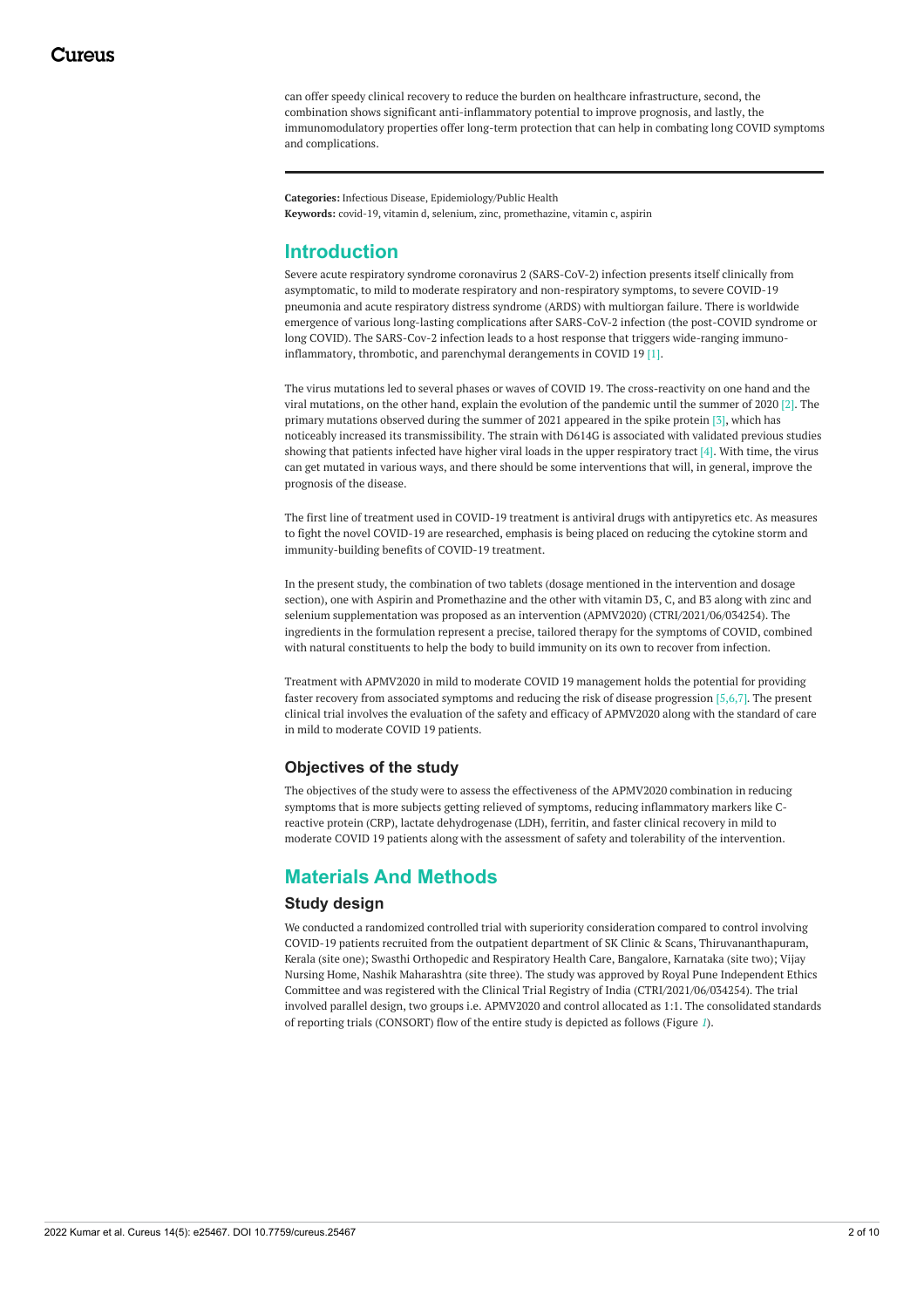<span id="page-2-0"></span>

### **Inclusion criteria**

Mild to moderate symptomatic patients [having National Early Warning Score (NEWS) score ≤ 6] aged 18 to 60 years, males and females, confirmed as COVID-19 positive (maximum of 48 hrs before randomization) based on the everse transcription-polymerase chain reaction (RT-PCR) report were screened for the study. Subjects willing to provide consent and follow-up were included in the study. There were no changes in the inclusion criteria throughout the study.

### **Exclusion criteria**

Patients with autoimmune disease and compromised immunity were not included in the study. Pregnant or lactating women, patients requiring hospital admission at the time of screening, and those with aspirin contraindicated were excluded. Subjects with comorbidity at the critical stage at screening were also excluded.

### **Study groups**

We have taken the patient's consent as per the GCP guidelines. We screened 60 subjects on sites one and two and 140 subjects on site three i.e. Two hundred and sixty subjects based on the inclusion-exclusion criteria, all of which were found suitable and were randomized using a computer-generated randomization sheet to receive either the standard treatment i.e. antiviral and antipyretic agents (control group) or APMV2020 tablets (treatment group). All the subjects were provided with conventional care advocated by the Indian Council of Medical Research (ICMR), Ministry of Health and Family Welfare, Government of India. Figure *[1](#page-2-0)* presents the flow of events for the subjects considered in the analysis for this manuscript. The mechanism used to implement the random allocation sequence was sequentially numbered containers, as the trial is open-label there is no blinding. We received a randomization schedule from a qualified statistician and the investigator enrolled the participants in respective study groups.

#### **Sample size**

Considering 40% of subjects getting relieved of cough in the APMV2020 group is on day five compared to 20% in the control group, a qualified statistician evaluated the sample size of a total of 240 (120 cases in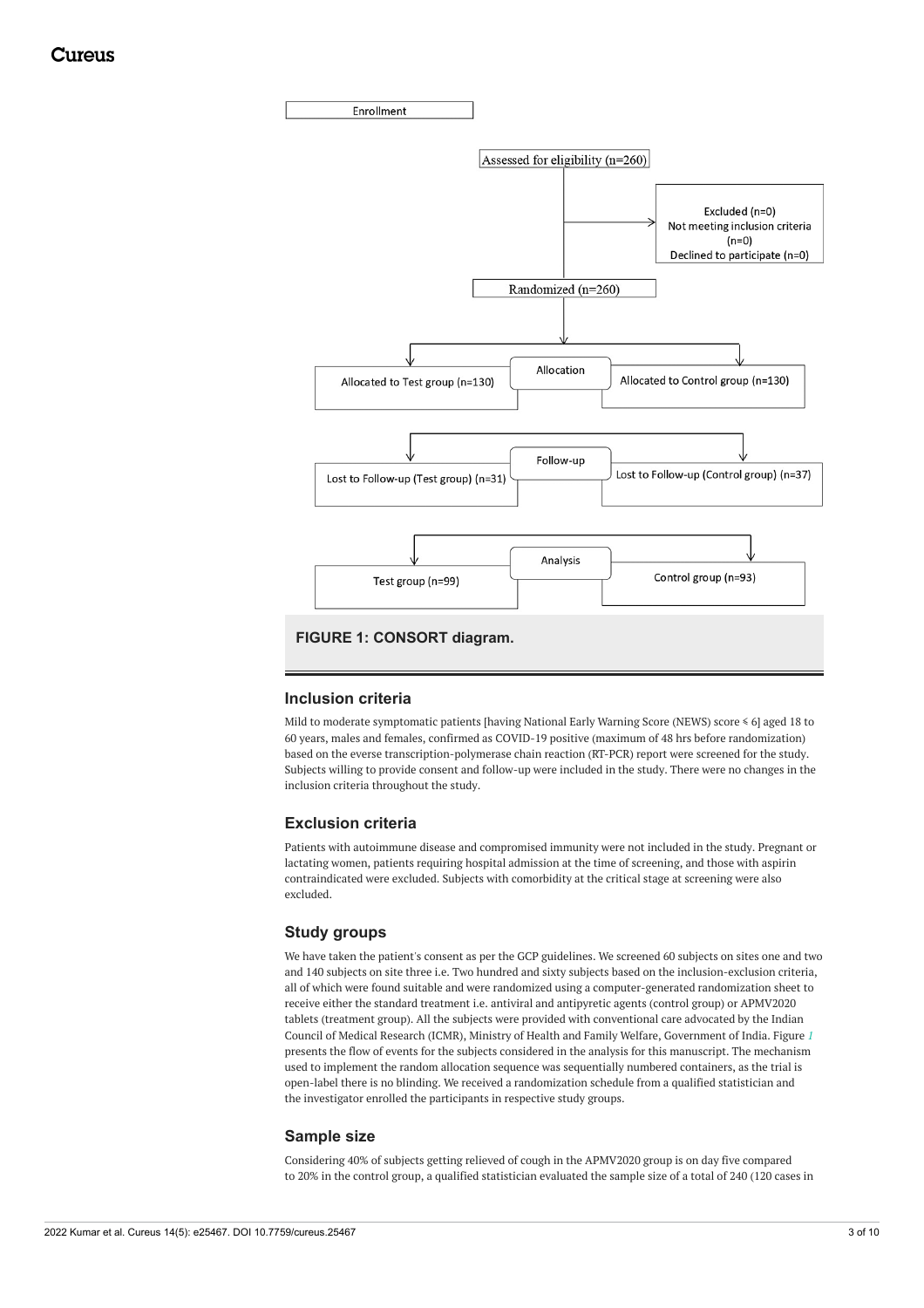each arm) completed cases needed to assess the study objective at 90% power and 5% level of significance. A total of 260 subjects were screened and equally divided in both groups, we represented data of 192 completer subjects in this manuscript. There were 31 subjects from the APMV2020 group and 37 from the control group were lost to follow-up and hence dropped out of the study.

### **Intervention and dosage**

The dose of APMV2020 was tablet A and tablet B one tablet twice a day with water for 10 days (Table *[1](#page-3-0)*). The treatment was provided for 10 days.

<span id="page-3-0"></span>

| <b>Component A tablet</b>     |          |
|-------------------------------|----------|
| Aspirin IP                    | 150 mg   |
| Promethazine Hydrochloride IP | 5 mg     |
| <b>Component B tablet</b>     |          |
| Vitamin D3                    | 2000 IU  |
| Vitamin C                     | 750 mg   |
| Niacinamide                   | 80 mg    |
| Zinc Sulphate Monohydrate     | 15 mg    |
| Potassium lodide              | 100 mcg  |
| Sodium Selenate               | 82.5 mcg |

# **TABLE 1: APMV2020 details**

To assure a standard of care treatment antiviral, antipyretic, and antibiotics were used as per the discretion of the investigator to both groups, and additionally, antihistaminic or antiinflammatory agents were prescribed as a rescue to the control group discretion of the investigator wherever needed.

#### **Outcome measures**

As APMV2020 contains ingredients such as aspirin and promethazine thought to be reducing symptoms and inflammation in COVID 19 and multivitamin composition aiding early recovery, the primary study outcomes were improvement in clinical symptoms on four points ordinal scale (0- no symptoms, one - mild symptoms, two - moderate symptoms, three - severe symptoms) including fever, headache, diarrhea, breathlessness, cough, anosmia, fatigue, and myalgia, a reduction in elevated levels of inflammatory markers and changes in SpO2 levels. The symptom scoring was performed using WHO eight score ordinal scale. The secondary outcomes were the requirement of hospitalization and admission to ICU, and the adverse events occurring from baseline to the end of the study. There were no changes in the outcome assessment or amendments to the protocol.

## **Methodology**

After attaining ethical approval, the study was registered on the Clinical Trials Registry- India (CTRI) website (CTRI/2021/06/034254). The subjects with positive RT-PCR reports within 48 hrs from the outpatient department of study sites were recruited. The subjects were considered for further evaluation as per the inclusion and exclusion criteria. On the screening visit, written informed consent was obtained from subjects. Demographic details, medical, surgical, and treatment history, and current medication, were noted in the case record form (CRF), along with the vital signs, followed by detailed clinical examination and lab investigations. The record of concomitant medication was properly maintained. The eligible subjects were randomized in respective groups. The treatment was followed till day 10. Assessment of treatment compliance, SpO2, symptom grading was done using the patient's diary. All subjects were advised to follow their diet routine. The presence of any adverse events was strictly monitored and reported. On day 10, all lab investigations were repeated. The period of the study was from December 2021 to February 2022. There were 95% of subjects fully vaccinated at the time of COVID 19 infection and study enrollment in both groups.

## **Data analysis**

Patients without any major protocol violation like in inclusion criteria and compliance, who consumed at least one dose of intervention, and those who did not take any prohibited medications like any traditional medicine during the study period were considered for analysis. Variables, such as age and gender, were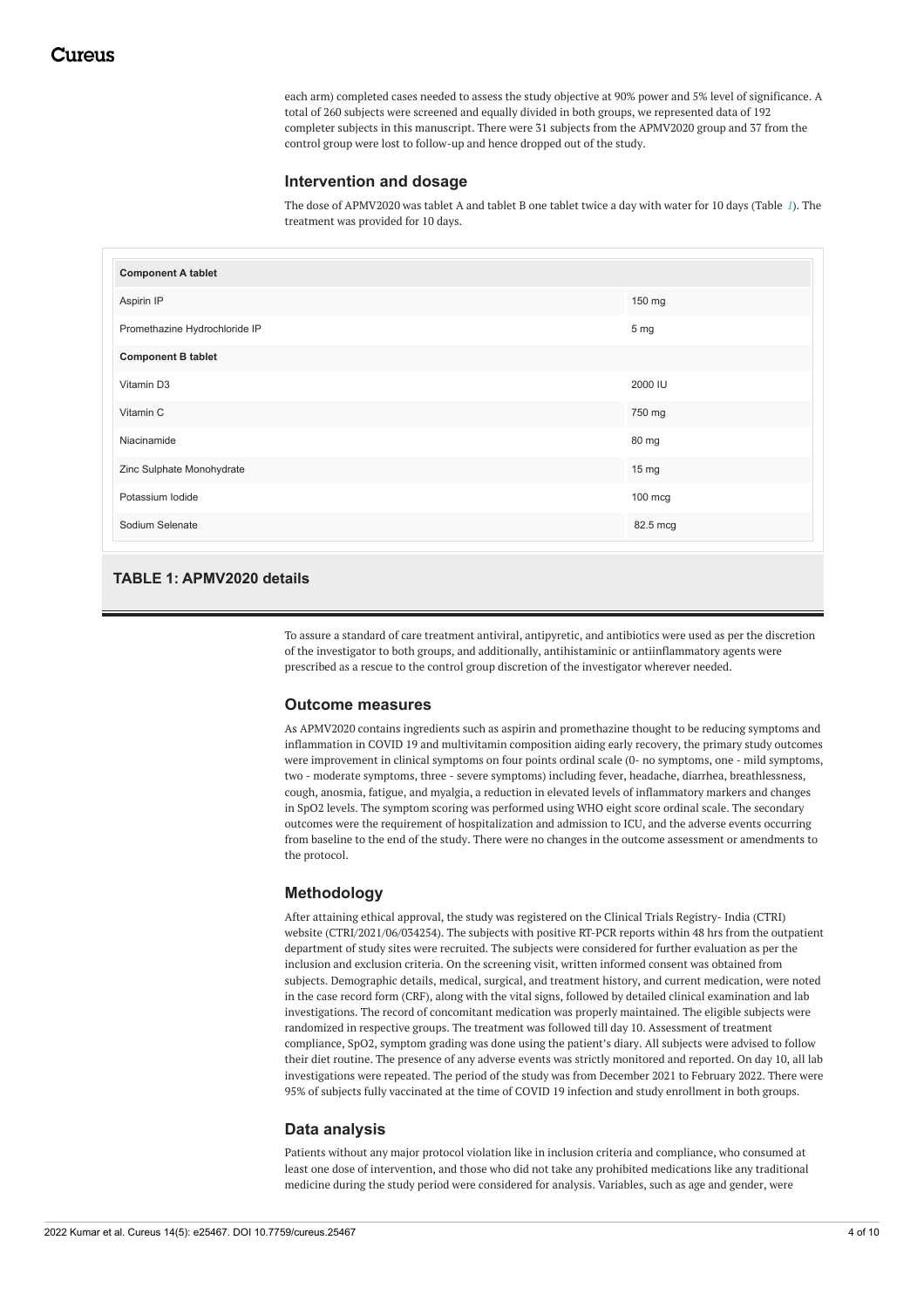summarized by frequency, mean, and standard deviation.

Number of subjects presenting score of 0 on days five and 10 were analyzed and compared between groups using the Fisher's exact test. Levels of inflammatory markers were analyzed by Wilcoxon signed rank test and Mann Whitney test whereas the hematological parameters were assessed by student ttest. Parameters like the requirement of hospitalization and ICU, and days of oxygen supplementation, were represented as percentages.

# **Results**

Total of 260 subjects were screened and randomized in two groups (130 in each group), out of which 31 subjects from the APMV2020 group and 37 from the control group were dropped out as they lost to followup. We evaluated 99 subjects from the APMV2020 group and 93 from control group (total of 192) in this manuscript.

## **Demographic characteristics**

Both groups were comparable in terms of the mean age of the male and female subjects, ranging from 36 to 37.6 years. There were 16 and 18 subjects presenting comorbidity in APMV2020 and control groups respectively. The male to female ratio in both test and control groups was approximately 55.2:44.8 (Table *[2](#page-4-0)*).

<span id="page-4-0"></span>

| Parameter         | <b>Treatment</b> |                | Control       |                |
|-------------------|------------------|----------------|---------------|----------------|
| Group/ Gender#    | Male $(n=54)$    | $Female(n=45)$ | Male $(n=52)$ | $Female(n=41)$ |
| *Age (years)      | 38.20±10.52      | 36.82±10.26    | 36.27±11.28   | 36.49±12.67    |
| Total Age (years) | $37.6 \pm 10.4$  |                | 36±12         |                |

## **TABLE 2: Demographic details of study subjects**

\*Analyzed by student t test. # analyzed by chi square test. Non-significant p>0.05

#### **Primary study outcomes**

*Change in the COVID-19 Symptoms*

Clinical symptoms such as cough, breathlessness, fatigue, myalgia, headache, diarrhea and anosmia were assessed from baseline to day 10. There was significant reduction (p<0.05) in symptoms in both groups from their respective baseline to day 10. However it was evident that the treatment group had a faster relief of symptoms compared to the control as more subjects were relieved of cough, myalgia, headache and anosmia in the treatment group on day five as compared to the control (Table *[3](#page-5-0)*). The faster resolution of symptoms is denoted by change of WHO ordinal scale score from two to 0 on day five in the treatment group than the control.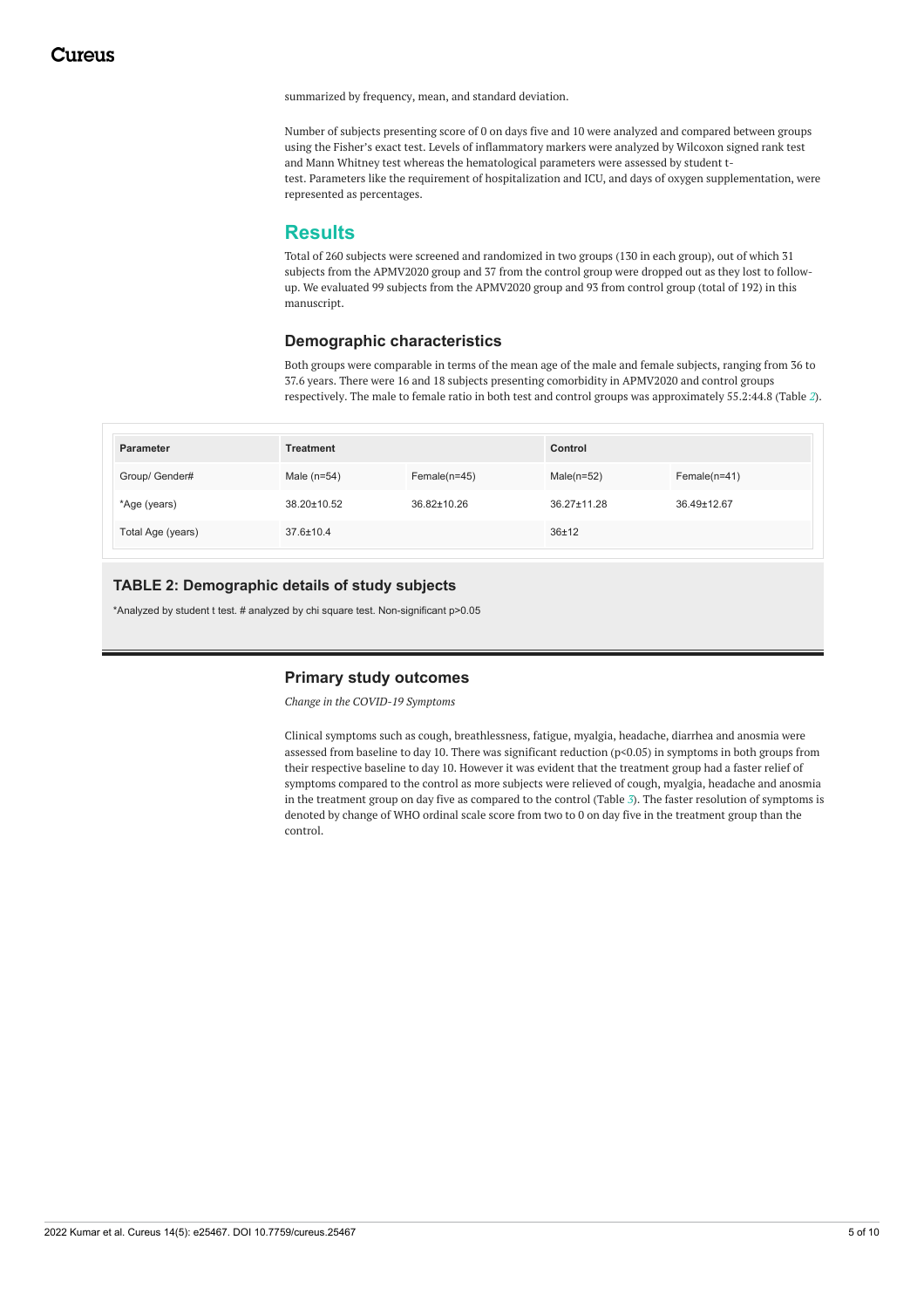<span id="page-5-0"></span>

|                       | Treatment (N=99) |                     | Control (N=93)      |              |                     |                     |
|-----------------------|------------------|---------------------|---------------------|--------------|---------------------|---------------------|
| <b>Duration/score</b> | Score 0          | Score 1             | Score 2             | Score $0$    | Score 1             | Score 2             |
| Cough                 |                  |                     |                     |              |                     |                     |
| <b>Baseline</b>       | $39\,$           | 26                  | 34                  | 46           | 12                  | $35\,$              |
| $\sqrt{5}$            | $56^{\ast}$      | 37                  | $\,6\,$             | 49           | $34\,$              | $10\,$              |
| 10                    | $62^{\star}$     | $37\,$              | $\mathsf{O}\xspace$ | 55           | 38                  | $\mathsf{O}\xspace$ |
| <b>Breathlessness</b> |                  |                     |                     |              |                     |                     |
| Baseline              | 97               | $\overline{c}$      | $\mathsf{O}\xspace$ | 92           | $\mathbf{1}$        | $\mathsf{O}\xspace$ |
| $\sqrt{5}$            | 99               | $\pmb{0}$           | $\mathsf 0$         | $90\,$       | $\mathbf{1}$        | $\sqrt{2}$          |
| $10\,$                | 99#              | $\mathsf{O}\xspace$ | $\mathbf 0$         | 89           | $\overline{c}$      | $\overline{c}$      |
| Fatigue               |                  |                     |                     |              |                     |                     |
| Baseline              | $95\,$           | $\overline{c}$      | $\overline{c}$      | 91           | $\sqrt{2}$          | $\mathsf{O}\xspace$ |
| $\sqrt{5}$            | 98               | $\mathbf{1}$        | $\mathsf 0$         | 88           | $\mathbf{1}$        | $\overline{4}$      |
| $10$                  | 99#              | $\mathsf{O}\xspace$ | $\mathsf{O}\xspace$ | $85^{\ast}$  | $\mathbf{1}$        | $\boldsymbol{7}$    |
| Myalgia               |                  |                     |                     |              |                     |                     |
| Baseline              | 34               | 35                  | $30\,$              | 29           | 30                  | $34\,$              |
| $\sqrt{5}$            | $77*#$           | 21                  | $\mathbf{1}$        | $59^{\ast}$  | $33\,$              | $\mathbf 1$         |
| 10                    | $97*$            | $\overline{c}$      | $\mathbf 0$         | $93*$        | $\mathsf{O}\xspace$ | $\mathbf 0$         |
| Headache              |                  |                     |                     |              |                     |                     |
| Baseline              | 57#              | 26                  | $16\,$              | 67           | $17\,$              | $\boldsymbol{9}$    |
| $\sqrt{5}$            | $86^{\star}$     | $13$                | $\mathsf 0$         | $87^{\star}$ | 4                   | $\overline{c}$      |
| $10\,$                | $98^{\ast}$      | $\mathbf{1}$        | $\mathsf{O}\xspace$ | $93*$        | $\mathsf{O}\xspace$ | $\mathsf{O}\xspace$ |
| Diarrhea              |                  |                     |                     |              |                     |                     |
| Baseline              | 91               | 3                   | 5                   | 88           | 3                   | $\overline{2}$      |
| 5 <sup>5</sup>        | $99^{\star}$     | 0                   | 0                   | $93^{\ast}$  | 0                   | $\mathsf{O}$        |
| 10                    | $99^{\star}$     | $\mathsf{O}\xspace$ | $\mathsf{O}\xspace$ | $93^{\ast}$  | $\mathsf{O}\xspace$ | $\mathbf 0$         |
| Anosmia               |                  |                     |                     |              |                     |                     |
| Baseline              | 83               | $\,6\,$             | $10\,$              | $80\,$       | $\,6\,$             | $\boldsymbol{7}$    |
| $\overline{5}$        | $97*#$           | $\sqrt{2}$          | $\mathsf{O}\xspace$ | 81           | $10$                | $\sqrt{2}$          |
| $10\,$                | $99*#$           | $\mathsf{O}\xspace$ | $\mathbf 0$         | 83           | $\boldsymbol{9}$    | $\mathbf{1}$        |

# **Cureus**

# **TABLE 3: Subjects population with symptom score between groups**

Analyzed by Fisher Exact test. p<0.05 indicated as \* for within group and # for between group analysis.

*Changes in SpO2 Levels*

The average SpO2 level in both groups were maintained in normal range and thus the difference was not significant (The range of SpO2 was 97-98.5%).

*Changes in Inflammatory Markers*

Inflammatory markers, namely CRP, LDH, D-dimer, and ferritin were elevated in both groups at baseline.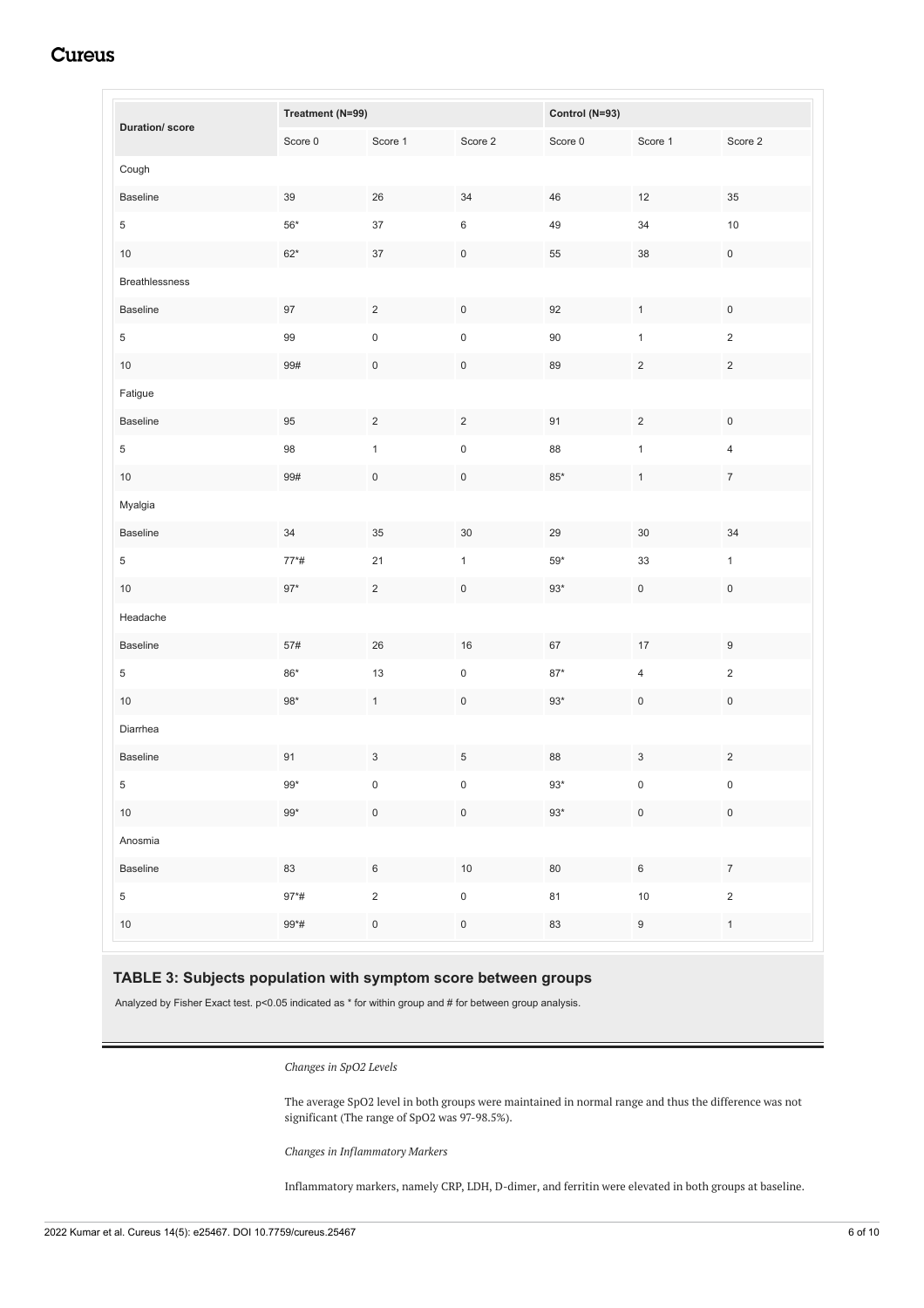There was a statistically significant (p<0.05) reduction in the elevated levels of serum LDH and ferritin in the treatment group compared to the control (Table *[4](#page-6-0)*). There was a statistically significant reduction (p<0.001) in both groups but more reduction in magnitudes of the treatment group.

<span id="page-6-0"></span>

| (Mean ± SD) LDH IU/L           |                  |                  |                   |
|--------------------------------|------------------|------------------|-------------------|
| Duration                       | Treatment (N=99) | Control (N=93)   | P value (Between) |
| Screening                      | 363.77±126.54    | 347.93±136.26    | 0.406             |
| Day 10                         | 296.61±102.59    | 330.46±122.15    |                   |
| Mean diff (Screening - Day 10) | 66.32±111.85     | 17.47±106.04     | 0.002             |
| % Reduction                    | 18.42%           | 5.02%            |                   |
| P value (within)               | < 0.001          | 0.115            |                   |
| (Mean ± SD) Ferritin ug/L      |                  |                  |                   |
| Duration                       | Treatment (N=99) | Control (N=93)   | P value           |
| Screening                      | 106.38±88.23     | 105.55±98.73     | 0.931             |
| Day 10                         | 87.41±77.55      | 104.62±113.42    |                   |
| Mean diff (Screening - Day 10) | 18.97±59.74      | $0.59 \pm 80.96$ | 0.074             |
| % Reduction                    | 17.83%           | 0.88%            |                   |
| P value (within)               | 0.002            | 0.944            |                   |
| (Mean ± SD) CRP mg/L           |                  |                  |                   |
| Duration                       | Treatment (N=99) | Control (N=93)   | P value           |
| Screening                      | $9.21 \pm 13.66$ | $9.40 \pm 7.59$  | 0.327             |
| Day 10                         | $3.95 \pm 2.83$  | $4.73 \pm 2.59$  |                   |
| Mean diff (Screening - Day 10) | 5.26±13.62       | $4.52 \pm 7.48$  | 0.772             |
| % Reduction                    | 57.11%           | 49.63%           |                   |
| P value (within)               | < 0.001          | < 0.001          |                   |

### **TABLE 4: Changes in inflammatory markers between groups**

Data analyzed by-Within group comparison: Wilcoxon signed-rank test (CRP), student t-test (LDH and ferritin. Between-group comparison: Maan Whitney U test (CRP), student t-test (LDH and ferritin)

### **Secondary study outcomes**

*Hospitalization, ICU, and Supplemental Oxygen*

There were no subjects who required hospitalization, ICU, and supplemental oxygen till their clinical recovery in both groups.

#### **Safety outcomes**

Hematological parameters were assessed on baseline and day 10, and there were no significant changes in the parameters between groups (Table *[5](#page-7-0)*).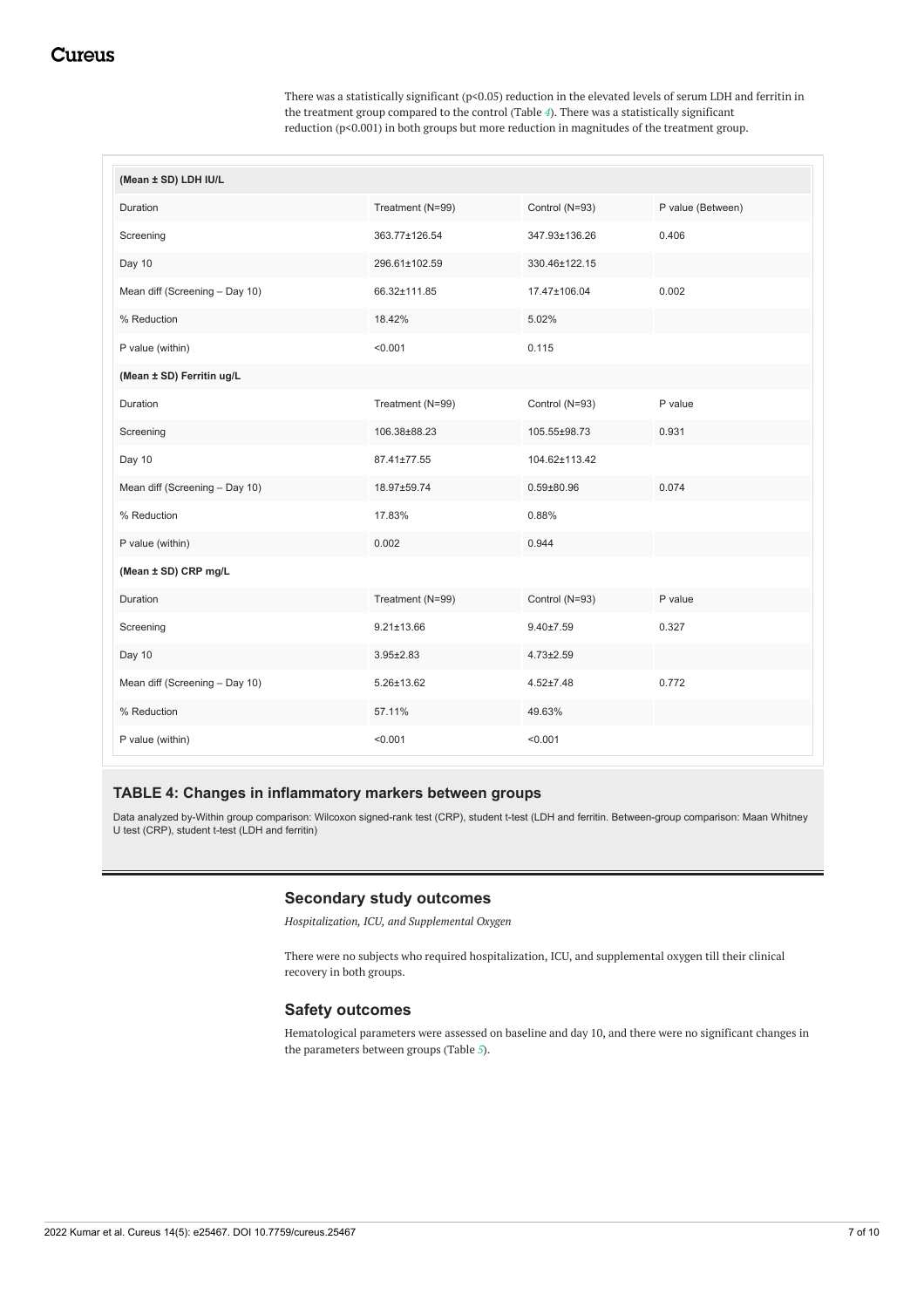# Cureus

<span id="page-7-0"></span>

|                                 | (Mean $\pm$ SD)  |                  |                  |                  |  |
|---------------------------------|------------------|------------------|------------------|------------------|--|
| <b>Laboratory Investigation</b> | Test             |                  | Control          |                  |  |
|                                 | <b>Baseline</b>  | Day 10           | <b>Baseline</b>  | Day 10           |  |
| Total Leukocyte Count (/mm^3)   | 7743.94±2294.34  | 7440.91±1830.71  | 7907.10±2664.26  | 7281.18±1764.29  |  |
| Neutrophil %                    | 58.34±9.27       | 56.76±7.03       | 58.77±10.47      | 56.14±7.73       |  |
| Lymphocyte %                    | $36.12 + 9.04$   | $36.49 \pm 6.42$ | 35.17±10.69      | $37.33 \pm 7.90$ |  |
| Monocyte %                      | $3.25 \pm 1.21$  | $3.74 \pm 1.75$  | $3.43 \pm 1.32$  | $3.68 + 1.70$    |  |
| Eosinophil %                    | $3.45 \pm 2.31$  | $3.57 \pm 2.12$  | $3.26 + 1.99$    | $3.43 \pm 1.98$  |  |
| Total RBC 10^6/mm^3             | 4.76±0.70        | $4.82 \pm 0.55$  | $4.67 + 0.69$    | $4.76 \pm 0.51$  |  |
| Hemoglobin (g/dl)               | $13.14 \pm 1.90$ | $13.14 \pm 1.74$ | $12.97 \pm 1.73$ | 12.97±1.61       |  |
| Hematocrit (%)                  | $41.11 \pm 4.79$ | 41.42±4.25       | $40.35 + 5.31$   | $40.61 + 4.40$   |  |
| Platelet Count (Lacs/mm^3)      | $2.72 \pm 0.74$  | $3.02 \pm 0.67$  | $2.57 \pm 0.75$  | $2.76 \pm 0.64$  |  |

#### **TABLE 5: Changes in hematological parameters between groups**

Analyzed by student t-test. Not significant (p>0.05).

#### **Adverse events**

No adverse events related to study medication or possible engagement of test intervention were reported throughout the study period.

# **Discussion**

This randomized controlled trial evaluated the effects of the APMV2020 tablets on COVID-19. Patients of the APMV2020 group demonstrated faster recovery from symptoms of COVID-19 evident by more and more subjects getting relieved of symptoms in five days, such as cough, myalgia, headache, and anosmia, and reduced serum levels of inflammatory markers like LDH, ferritin, and CRP. Overall, the inclusion of APMV2020 in the treatment protocol for COVID-19 resulted in faster clinical recovery in terms of symptomatic relief with no disease progression. The duration of the study medication was of 10 days. We followed up with all subjects for 28 days telephonically on days 15, 20, and 28 to assess their wellness. It was found that all subjects in both groups were clinically recovered and did not present any major symptoms.

Repurposing the use of acetylsalicylic acid (aspirin) is a reasonable choice to come up to a sustainable intervention in mild, moderate to severe patients with COVID 19. Aspirin is a researched molecule for its anti-inflammatory, analgesic, and antithrombotic properties. It has antiviral potential of its effect against DNA and RNA viruses. Aspirin was reported to be reducing RNA synthesis and replication of human coronavirus-299E (CoV-229E) and Middle East Respiratory Syndrome (MERS)-CoV in an in vitro study [5].

Remarkably, the use of aspirin in COVID-19 is explored for its possible causal effect in reducing mortality, hospital stay, and supplemental oxygen requirement. As per research by Chow et al. the use of aspirin was associated with improved outcomes among hospitalized patients with COVID-19 [6].

Patients with COVID-19 have positively correlated with systemic elevation of pro-inflammatory cytokines IL-6 and TNF-α [6]. The over-activation of mast cells and release of cytokines might also have a role in the development of pulmonary fibrosis in COVID-19. An anti-histaminic agent like Promethazine can act in COVID-19 patients as a cough suppressant as well as a strong anti-inflammatory agent to reduce histamine and mast cell activity [7].

The multivitamin combination of APMV2020 can be beneficial in supporting the immune system as well as it's a unique blend of Vitamin D3, C, and B3 along with zinc, thereby having the potential to modulate immunity to achieve faster viral clearance as well as the reduction in extrapulmonary effects of the infection to lead to speedy clinical recovery.

It is well documented through previous research that zinc has the potential to inhibit viral replication. A wide range of viruses is reported to be inhibited in vitro using zinc including SARS coronavirus (SARS-CoV). In the later stages of infection, zinc could be beneficial by mitigating the impact of deregulation of the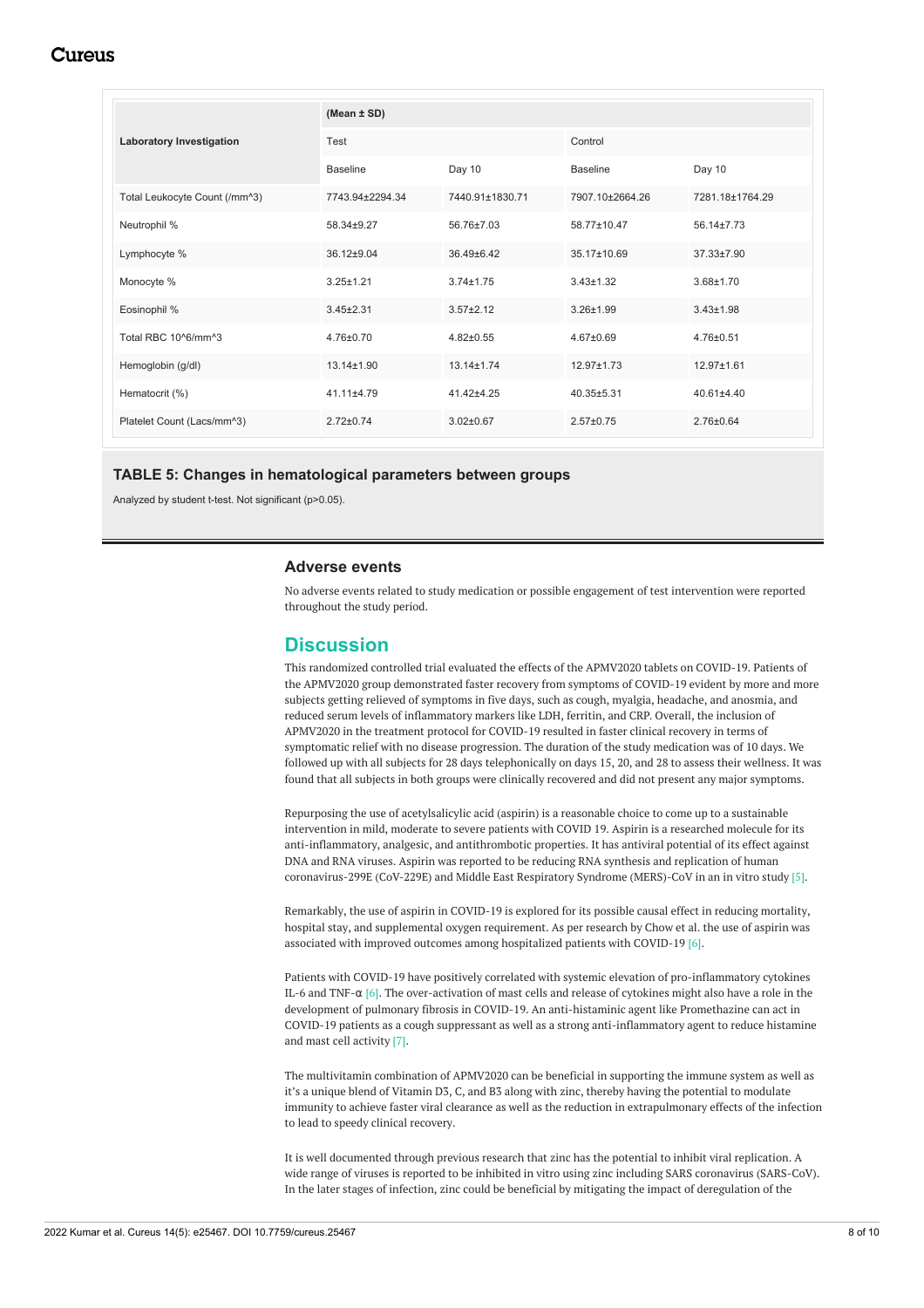immune system, inflammation, and hypoxia-induced oxidative stress by modulating the immune response, and inflammatory pathway it improves recovery of patients in viral infection. Zinc can target multiple pathways driving the complex pathogenesis of COVID-19 and thus would be beneficial in COVID-19 management [8].

In the present research, there was no need of hospital admission, nor supplemental oxygen in both groups.

Assessment of hematological parameters suggested no significant change post-treatment and no adverse events throughout the 10-day protocol, indicating the safety of the intervention. All patients were compliant with the APMV2020 regimen for 10 days. Symptom regressions and recovery are strongly correlated in COVID 19 [9]. Our results demonstrated that APMV2020 significantly relieved symptoms such as cough, myalgia, headache and anosmia for more subjects faster than the control group.

Triggered inflammatory responses result from rapid viral replication of SARS-CoV-2 or other inflammatory conditions, resulting in cellular destruction that can stimulate the release of cytokines and chemokine through macrophages and monocytes leading to cytokine storms in COVID-19. Inflammatory markers, such as serum LDH, ferritin and CRP have been positively allied to the high risks of severity and fatality in COVID-19 [10].

In the present study, treatment with APMV2020 demonstrated excellent anti-inflammatory activity by significantly reducing serum levels of LDH, ferritin, and CRP than control. APMV2020 is a potential interventional candidate with balanced immunomodulatory and anti-inflammatory activities.

Aspirin from APMV2020 inhibits platelet aggregation and cyclooxygenase activity causing inhibition of Thromboxane-A2, which is responsible for inflammation and thrombosis which accounts for pulmonary and cardio-protective benefits of Aspirin. Aspirin can help in the prevention of thrombo-inflammation, pulmonary embolism, and thrombosis found commonly in COVID-19 patients [11]. There are many studies that provide data regarding the usefulness of vitamin D3, B3 and C in COVID 19 management by virtue of their powerful antioxidant, anti-inflammatory and immunomodulatory activities [12].

Selenoproteins have a crucial role in maintaining redox balance virtually in all tissues [13]. COVID-19 is characterized by increased oxidative stress; therefore, selenium is thought to be beneficial in the management of COVID-19. A study demonstrated the use of selenium in subjects to achieve rapid clinical recovery in mild to moderate COVID-19 patients to reduce mortality and hospital stay in severe COVID-19 [13].

The unbalance nutrition affects the immune system and can induce inflammatory cascade, which is prevalently seen in severe infection with SARS-CoV-2. The severity in COVID-19 is seen in older people, comorbid, malnourished and obese individuals. There are many studies suggesting a role of vitamins and minerals like vitamin A, D, zinc and selenium in alleviating inflammatory response in COVID-19 [14].

Nutritional supplementation correcting nutritional imbalance is important in promoting a diverse gut microbiota thus supporting the optimum immune response to any infection. There are many advantages of a balanced nutritional therapy like the APMV202 relevant to encounter with SARS-CoV-2 infections [15].At present, there are no elaborative studies to confirm that micronutrient deficiency just like selenium can trigger the mutations in viral RNA like in influenza and coronaviruses [16].

To summarize, APMV2020 can prove a good candidate to be integrated into the COVID-19 management protocol as it aids in faster symptom recovery with significant anti-inflammatory activity and has potential immunomodulatory properties by virtue of the multivitamin combination of the APMV2020. A clinical trial of APMV2020 is warranted in long COVID patients.

# **Conclusions**

It can be concluded that APMV2020 treatment for COVID-19 patients provides advantages over the standard of care treatment alone. There was a faster recovery of subjects from COVID-19 symptoms, along with a significant reduction in inflammatory markers like LDH ferritin, and CRP. This study serves as preliminary evidence for further research using aspirin, promethazine, vitamin D, C, and micronutrient therapy as an intervention in the management of long COVID symptoms.

# **Additional Information**

### **Disclosures**

**Human subjects:** Consent was obtained or waived by all participants in this study. Royal Pune Independent Ethics Committee, Pune, Maharashtra. issued approval CTRI/2021/06/034254. The study was approved by the Institutional ethics committee, Lokmanya Medical Research Centre, and Royal Pune Independent Ethics Committee and was registered with the Clinical Trial Registry of India (CTRI/2021/06/034254). **Animal subjects:** All authors have confirmed that this study did not involve animal subjects or tissue. **Conflicts of**